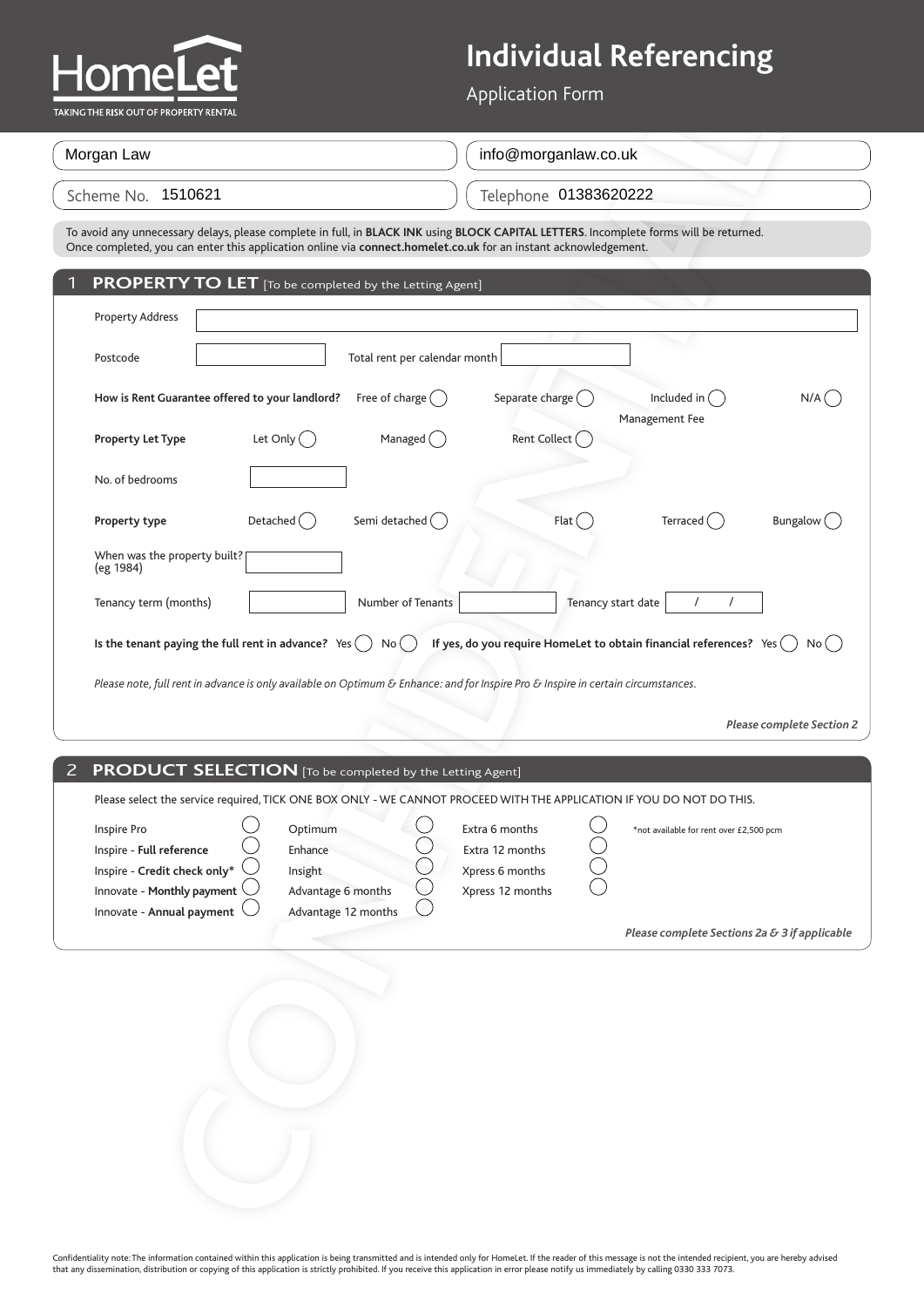

#### 2a **DECLARATION** [To be completed by the Letting Agent]

#### **DECLARATION**

| 1. Will/is the property let or to be let on a written Assured Shorthold Tenancy (in England or the equivalent in Scotland, Wales or Northern Ireland) |        |           |
|-------------------------------------------------------------------------------------------------------------------------------------------------------|--------|-----------|
| with a minimum initial period of at least 3 months?                                                                                                   | YES( ) | <b>NO</b> |

- **2.** Are you aware of any circumstances which may give rise to a claim? YES NOTES NOTES NOTES NOTES A VERTISHED A
- **3.** Is your property in a good state of repair and regularly maintained?

- **5.** Has/will a deposit equivalent to (or greater than) a sum of 1 months rent been/be taken and protected in line with current regulation prior to the  $\blacksquare$  Commencement of the tenancy?  $\blacksquare$  NO
- **6.** I confirm that all existing tenants/guarantors have been and any future tenants/guarantors will be, satisfactorily referenced in accordance with HomeLet conditions  $YES(\ )$  NO (

| <b>Please complete Section 3</b> |  |
|----------------------------------|--|
|----------------------------------|--|

#### 3 **PROSPECTIVE LANDLORD DETAILS** [To be completed by the Letting Agent]

|                    | Scheme No. 1510621                                                   | Telephone 01383620222                                                                                                                                                                                                                                                                                                                                                                                                                                                                                                                                                   |           |
|--------------------|----------------------------------------------------------------------|-------------------------------------------------------------------------------------------------------------------------------------------------------------------------------------------------------------------------------------------------------------------------------------------------------------------------------------------------------------------------------------------------------------------------------------------------------------------------------------------------------------------------------------------------------------------------|-----------|
|                    | 2a DECLARATION [To be completed by the Letting Agent]                |                                                                                                                                                                                                                                                                                                                                                                                                                                                                                                                                                                         |           |
|                    | application. Please ensure you complete the questions in full.       | If you have selected one of the following products: Xpress, Extra or Advantage, the below declaration questions are mandatory in order to process the                                                                                                                                                                                                                                                                                                                                                                                                                   |           |
| <b>DECLARATION</b> |                                                                      |                                                                                                                                                                                                                                                                                                                                                                                                                                                                                                                                                                         |           |
|                    |                                                                      | Any facts known to you which are likely to affect acceptance or assessment of the insurance cover you are requesting must be disclosed. Should you have<br>any doubt about what you should disclose, do not hesitate to tell us. Making sure we are informed is for your own protection, as failure to disclose may<br>mean that your policy will not give you the protection you require, or perhaps you may invalidate the policy altogether. For your reference, we recommend<br>you keep a record of any additional information given, including copies of letters. |           |
|                    | with a minimum initial period of at least 3 months?                  | 1. Will/is the property let or to be let on a written Assured Shorthold Tenancy (in England or the equivalent in Scotland, Wales or Northern Ireland)<br><b>YES</b>                                                                                                                                                                                                                                                                                                                                                                                                     | NO        |
| 2.                 | Are you aware of any circumstances which may give rise to a claim?   | <b>YES</b>                                                                                                                                                                                                                                                                                                                                                                                                                                                                                                                                                              | <b>NO</b> |
| 3.                 | Is your property in a good state of repair and regularly maintained? | <b>YES</b>                                                                                                                                                                                                                                                                                                                                                                                                                                                                                                                                                              | <b>NO</b> |
| 4.                 |                                                                      | Has/will the first month's rent been/be paid in advance of the commencement of the let?<br><b>YES</b>                                                                                                                                                                                                                                                                                                                                                                                                                                                                   | <b>NO</b> |
| 5.                 |                                                                      | Has/will a deposit equivalent to (or greater than) a sum of 1 months rent been/be taken and protected in line with current regulation prior to the<br>YES <sup>(</sup>                                                                                                                                                                                                                                                                                                                                                                                                  |           |
|                    | commencement of the tenancy?                                         | 6. I confirm that all existing tenants/guarantors have been and any future tenants/guarantors will be, satisfactorily referenced in accordance with                                                                                                                                                                                                                                                                                                                                                                                                                     | <b>NO</b> |
|                    | HomeLet conditions                                                   | YES (                                                                                                                                                                                                                                                                                                                                                                                                                                                                                                                                                                   | NO.       |
| Signed             |                                                                      | <b>Please complete Section 3</b>                                                                                                                                                                                                                                                                                                                                                                                                                                                                                                                                        |           |
| Full name          |                                                                      | Date                                                                                                                                                                                                                                                                                                                                                                                                                                                                                                                                                                    |           |
|                    |                                                                      |                                                                                                                                                                                                                                                                                                                                                                                                                                                                                                                                                                         |           |
|                    |                                                                      | PROSPECTIVE LANDLORD DETAILS [To be completed by the Letting Agent]                                                                                                                                                                                                                                                                                                                                                                                                                                                                                                     |           |
|                    |                                                                      | Note: This section is only necessary if you have selected one of the following products: Innovate, Inspire, Inspire Pro, Xpress, Extra or Advantage.                                                                                                                                                                                                                                                                                                                                                                                                                    |           |
| Name               |                                                                      |                                                                                                                                                                                                                                                                                                                                                                                                                                                                                                                                                                         |           |
| Address            |                                                                      |                                                                                                                                                                                                                                                                                                                                                                                                                                                                                                                                                                         |           |
|                    |                                                                      |                                                                                                                                                                                                                                                                                                                                                                                                                                                                                                                                                                         |           |
|                    |                                                                      | Postcode                                                                                                                                                                                                                                                                                                                                                                                                                                                                                                                                                                |           |
|                    |                                                                      |                                                                                                                                                                                                                                                                                                                                                                                                                                                                                                                                                                         |           |
| Telephone          |                                                                      | Mobile                                                                                                                                                                                                                                                                                                                                                                                                                                                                                                                                                                  |           |
|                    |                                                                      |                                                                                                                                                                                                                                                                                                                                                                                                                                                                                                                                                                         |           |
| Email              |                                                                      |                                                                                                                                                                                                                                                                                                                                                                                                                                                                                                                                                                         |           |
|                    |                                                                      | LETTING AGENT - please now complete section 4 overleaf and pass to the tenant to complete sections 4.1-10                                                                                                                                                                                                                                                                                                                                                                                                                                                               |           |
|                    |                                                                      |                                                                                                                                                                                                                                                                                                                                                                                                                                                                                                                                                                         |           |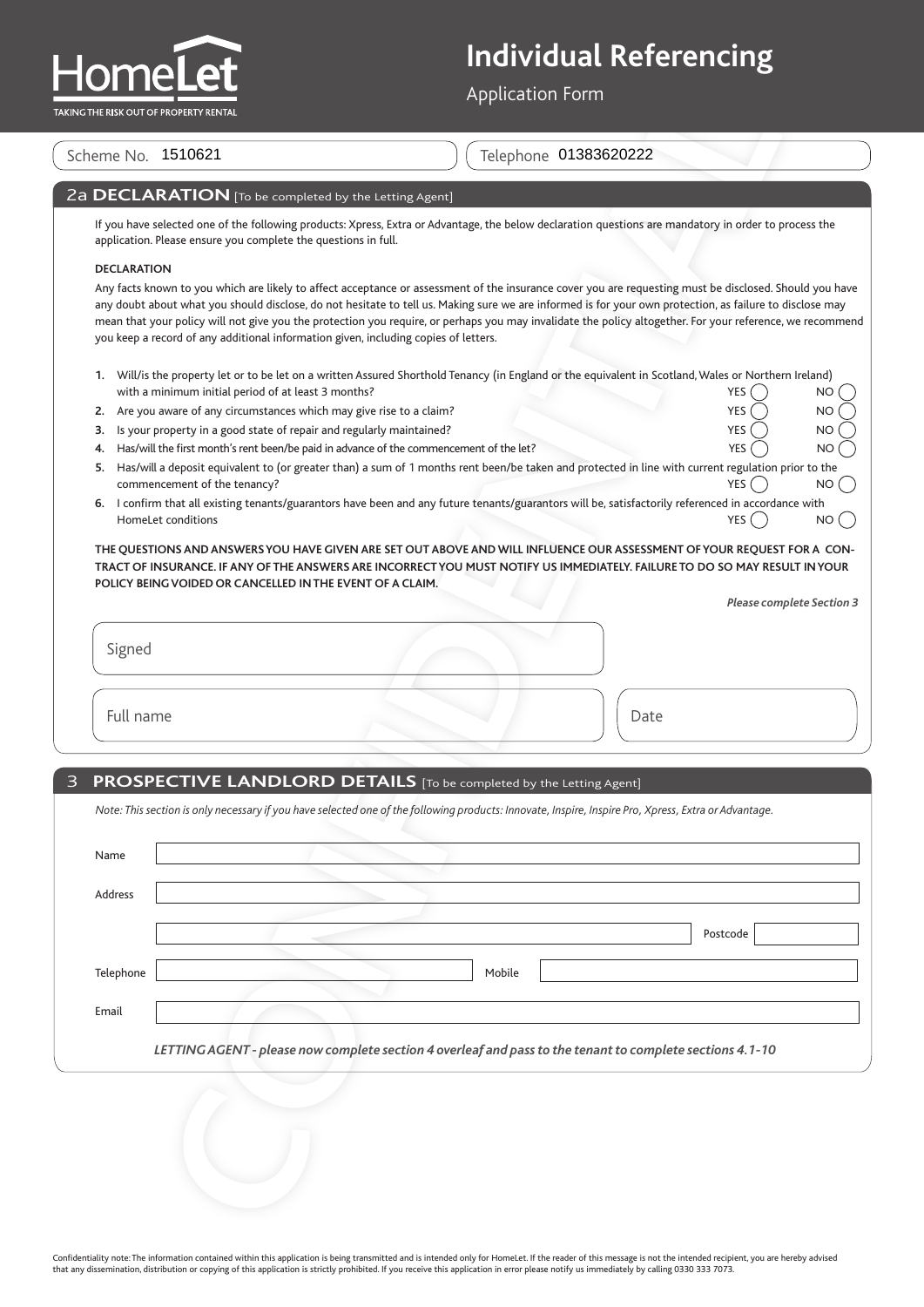Application Form

| TAKING THE RISK OUT OF PROPERTY RENTAL |  |
|----------------------------------------|--|
| Scheme No. 1510621                     |  |
|                                        |  |

| <b>LELA</b><br>(ING THE RISK OUT OF PROPERTY RENTAL |                                                                                                                                                                                                                                              | <b>Application Form</b>                                                                                                                                                                                                                           |                                  |
|-----------------------------------------------------|----------------------------------------------------------------------------------------------------------------------------------------------------------------------------------------------------------------------------------------------|---------------------------------------------------------------------------------------------------------------------------------------------------------------------------------------------------------------------------------------------------|----------------------------------|
| Scheme No. 1510621                                  |                                                                                                                                                                                                                                              | Telephone 01383620222                                                                                                                                                                                                                             |                                  |
|                                                     | LETTING AGENT: WHAT IS THE TENANT'S SHARE OF RENT                                                                                                                                                                                            |                                                                                                                                                                                                                                                   | To be completed<br>by the Agent] |
|                                                     | 4.1 YOUR PERSONAL DETAILS [To be completed by the Tenant]                                                                                                                                                                                    |                                                                                                                                                                                                                                                   |                                  |
| Title:<br>Mr                                        | Mrs<br>Miss<br>Other                                                                                                                                                                                                                         |                                                                                                                                                                                                                                                   |                                  |
| First name                                          |                                                                                                                                                                                                                                              | Middle name                                                                                                                                                                                                                                       |                                  |
| Last name                                           |                                                                                                                                                                                                                                              |                                                                                                                                                                                                                                                   |                                  |
| Email                                               |                                                                                                                                                                                                                                              |                                                                                                                                                                                                                                                   |                                  |
| Other/Maiden/Previous name(s)                       |                                                                                                                                                                                                                                              | Date of birth                                                                                                                                                                                                                                     | $\prime$<br>$\prime$             |
| <b>Residential Status</b>                           | Property owner<br>Council tenant                                                                                                                                                                                                             | Living with friends/relatives (<br>Private tenant                                                                                                                                                                                                 |                                  |
| <b>Employment status</b>                            | Self-employed (<br>Employed                                                                                                                                                                                                                  | Independent means (<br>Retired                                                                                                                                                                                                                    |                                  |
|                                                     | On contract<br>Student ()                                                                                                                                                                                                                    | Unemployed                                                                                                                                                                                                                                        |                                  |
| Total gross annual income                           |                                                                                                                                                                                                                                              |                                                                                                                                                                                                                                                   |                                  |
| Your<br>Telephone                                   |                                                                                                                                                                                                                                              | Your<br>Mobile                                                                                                                                                                                                                                    |                                  |
|                                                     | Bank / building society details: please provide the details of your current account                                                                                                                                                          |                                                                                                                                                                                                                                                   |                                  |
| Account holder(s)                                   |                                                                                                                                                                                                                                              | <b>Bank name</b>                                                                                                                                                                                                                                  |                                  |
| Bank Account no.                                    |                                                                                                                                                                                                                                              | Sort code                                                                                                                                                                                                                                         |                                  |
|                                                     | <b>IMPORTANT - ADVERSE CREDIT HISTORY</b>                                                                                                                                                                                                    |                                                                                                                                                                                                                                                   |                                  |
|                                                     | Do you have any County Court Judgements, Court Decrees, Bankruptcy, Administration Orders,<br>Individual Voluntary Arrangements, or any other adverse credit history whether settled or not?<br>YOUR ADDRESS [To be completed by the Tenant] | NO<br>If YES, please detail on a separate sheet. Please note that failure to disclose information relating to adverse credit history may result in your application being declined.                                                               | <b>YES</b>                       |
| Current<br>Address                                  |                                                                                                                                                                                                                                              |                                                                                                                                                                                                                                                   |                                  |
|                                                     |                                                                                                                                                                                                                                              |                                                                                                                                                                                                                                                   | Postcode                         |
| Period at Address                                   | Years                                                                                                                                                                                                                                        | Months                                                                                                                                                                                                                                            |                                  |
|                                                     |                                                                                                                                                                                                                                              | We require three years worth of your address history. If you have lived at this address for more than three years,<br>please move to section 6. If you have been there for less than three years, please provide your previous address(es) below. |                                  |
| Previous<br>Address                                 |                                                                                                                                                                                                                                              |                                                                                                                                                                                                                                                   |                                  |
| Period                                              |                                                                                                                                                                                                                                              |                                                                                                                                                                                                                                                   | Postcode                         |
| at Address                                          | Years                                                                                                                                                                                                                                        | Months                                                                                                                                                                                                                                            |                                  |
| Owner<br>Status                                     | Living with parents<br>Rented                                                                                                                                                                                                                | Council tenant $($<br>Other $($                                                                                                                                                                                                                   | Please complete section 6        |
| Previous<br>Address                                 |                                                                                                                                                                                                                                              |                                                                                                                                                                                                                                                   |                                  |
| Period                                              |                                                                                                                                                                                                                                              |                                                                                                                                                                                                                                                   | Postcode                         |
| at Address                                          | Years                                                                                                                                                                                                                                        | Months                                                                                                                                                                                                                                            |                                  |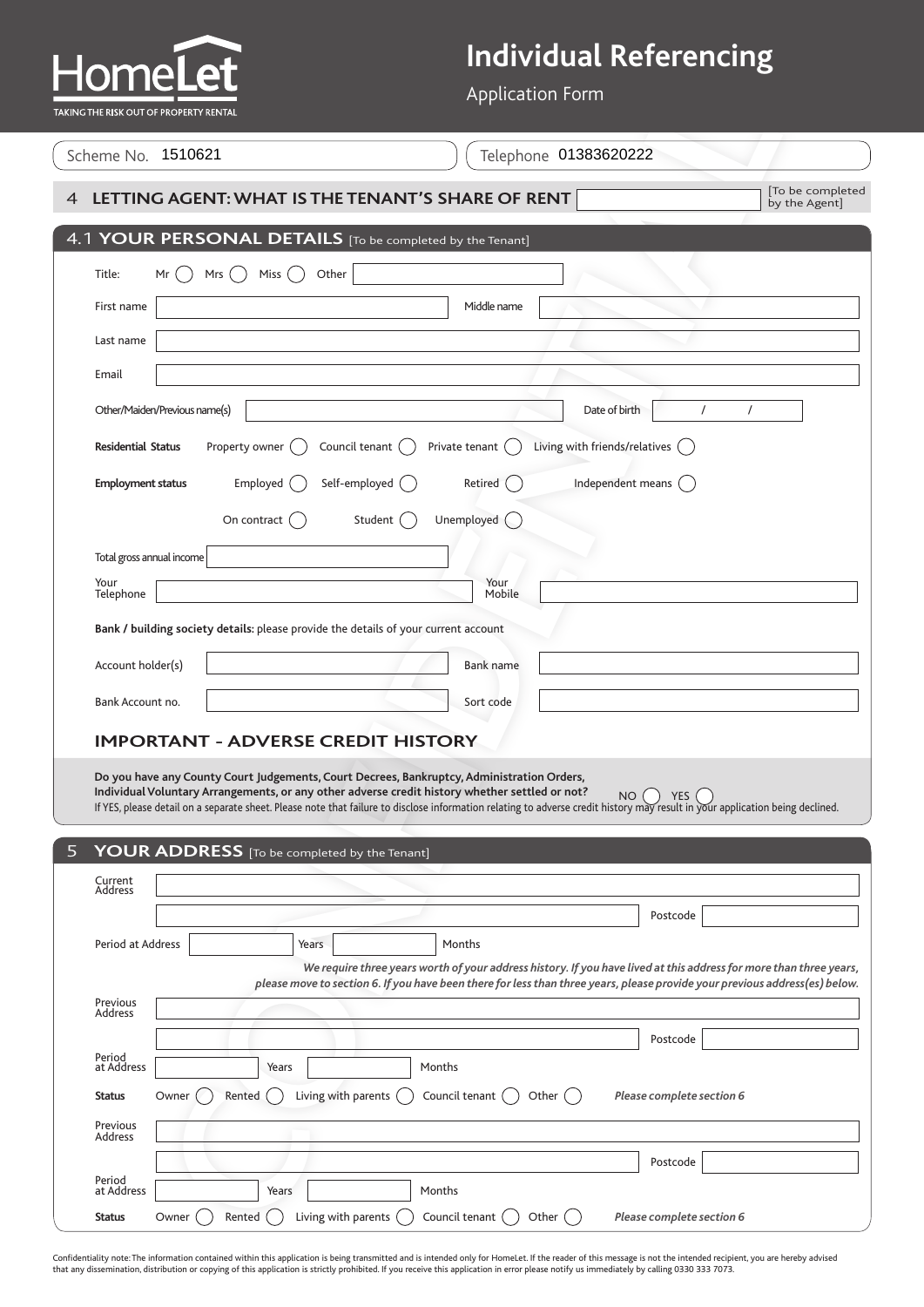Application Form

#### $\int$  Scheme No.  $\overline{1510621}$

|                     | Scheme No. 1510621                                                                                             |                          |                          |     | Telephone 01383620222            |                                                                                                                                                        |
|---------------------|----------------------------------------------------------------------------------------------------------------|--------------------------|--------------------------|-----|----------------------------------|--------------------------------------------------------------------------------------------------------------------------------------------------------|
|                     |                                                                                                                |                          |                          |     |                                  | YOUR CURRENT LETTING AGENT/LANDLORD/MANAGING AGENT [To be completed by the Tenant]                                                                     |
|                     | If you are not a private tenant, please move to section 7.                                                     |                          |                          |     |                                  |                                                                                                                                                        |
|                     | If you are a private tenant please provide the details of the person or company that you pay your rent to now. |                          |                          |     |                                  |                                                                                                                                                        |
| Name                |                                                                                                                |                          |                          |     |                                  |                                                                                                                                                        |
| Address             |                                                                                                                |                          |                          |     |                                  |                                                                                                                                                        |
|                     |                                                                                                                |                          |                          |     |                                  | Postcode                                                                                                                                               |
| Telephone           |                                                                                                                |                          |                          |     | <b>Evening Telephone</b>         |                                                                                                                                                        |
| Email               |                                                                                                                |                          |                          |     |                                  | Fax                                                                                                                                                    |
|                     |                                                                                                                |                          |                          |     |                                  | Please complete section 7                                                                                                                              |
|                     | YOUR FINANCIAL / EMPLOYMENT INFORMATION [To be completed by the Tenant]                                        |                          |                          |     |                                  |                                                                                                                                                        |
|                     |                                                                                                                |                          |                          |     |                                  |                                                                                                                                                        |
|                     |                                                                                                                |                          |                          |     |                                  | Please tell us about your earnings and provide the details of a financial referee below (please tick one). Failure to provide your gross annual income |
|                     | will prevent us from contacting your referee and will delay your application.                                  |                          |                          |     |                                  |                                                                                                                                                        |
|                     |                                                                                                                |                          |                          |     |                                  |                                                                                                                                                        |
|                     |                                                                                                                |                          |                          |     |                                  |                                                                                                                                                        |
| Current Employer    |                                                                                                                | Pension Administrator () | Accountant $( )$         |     | Self employed (SA302 / SA100) () | Benefit / Savings / Other (                                                                                                                            |
|                     |                                                                                                                |                          |                          |     |                                  |                                                                                                                                                        |
| Company             |                                                                                                                |                          |                          |     |                                  |                                                                                                                                                        |
| Name                |                                                                                                                |                          |                          |     |                                  |                                                                                                                                                        |
| Address             |                                                                                                                |                          |                          |     |                                  |                                                                                                                                                        |
|                     |                                                                                                                |                          |                          |     |                                  |                                                                                                                                                        |
|                     |                                                                                                                |                          |                          |     |                                  | Postcode                                                                                                                                               |
| Contact             |                                                                                                                |                          |                          |     | Contact                          |                                                                                                                                                        |
| Name                |                                                                                                                |                          |                          |     | Position                         |                                                                                                                                                        |
| Telephone           |                                                                                                                |                          |                          | Fax |                                  |                                                                                                                                                        |
|                     |                                                                                                                |                          |                          |     |                                  |                                                                                                                                                        |
| Mobile              |                                                                                                                |                          |                          |     |                                  |                                                                                                                                                        |
|                     |                                                                                                                |                          |                          |     |                                  | Providing an email address or fax number could                                                                                                         |
| Email               |                                                                                                                |                          |                          |     |                                  | result in a QUICKER RESPONSE from your referee.                                                                                                        |
|                     |                                                                                                                |                          |                          |     |                                  |                                                                                                                                                        |
| Your position       |                                                                                                                |                          |                          |     |                                  |                                                                                                                                                        |
|                     | Is this position: Permanent                                                                                    | Contract                 | <b>Contract Terms</b>    |     | Months                           | Hours per week                                                                                                                                         |
|                     | Payroll/Service/Pension number:                                                                                |                          |                          |     |                                  |                                                                                                                                                        |
|                     |                                                                                                                |                          |                          |     |                                  |                                                                                                                                                        |
|                     | Gross Salary/Pension/Drawings per annum:                                                                       |                          |                          |     |                                  | If self employed please indicate your<br>average earnings from the last year                                                                           |
|                     |                                                                                                                |                          |                          |     |                                  |                                                                                                                                                        |
| <b>Basic salary</b> |                                                                                                                |                          |                          |     | Commission / Overtime            |                                                                                                                                                        |
| <b>Start Date</b>   |                                                                                                                |                          | End Date (if applicable) |     |                                  |                                                                                                                                                        |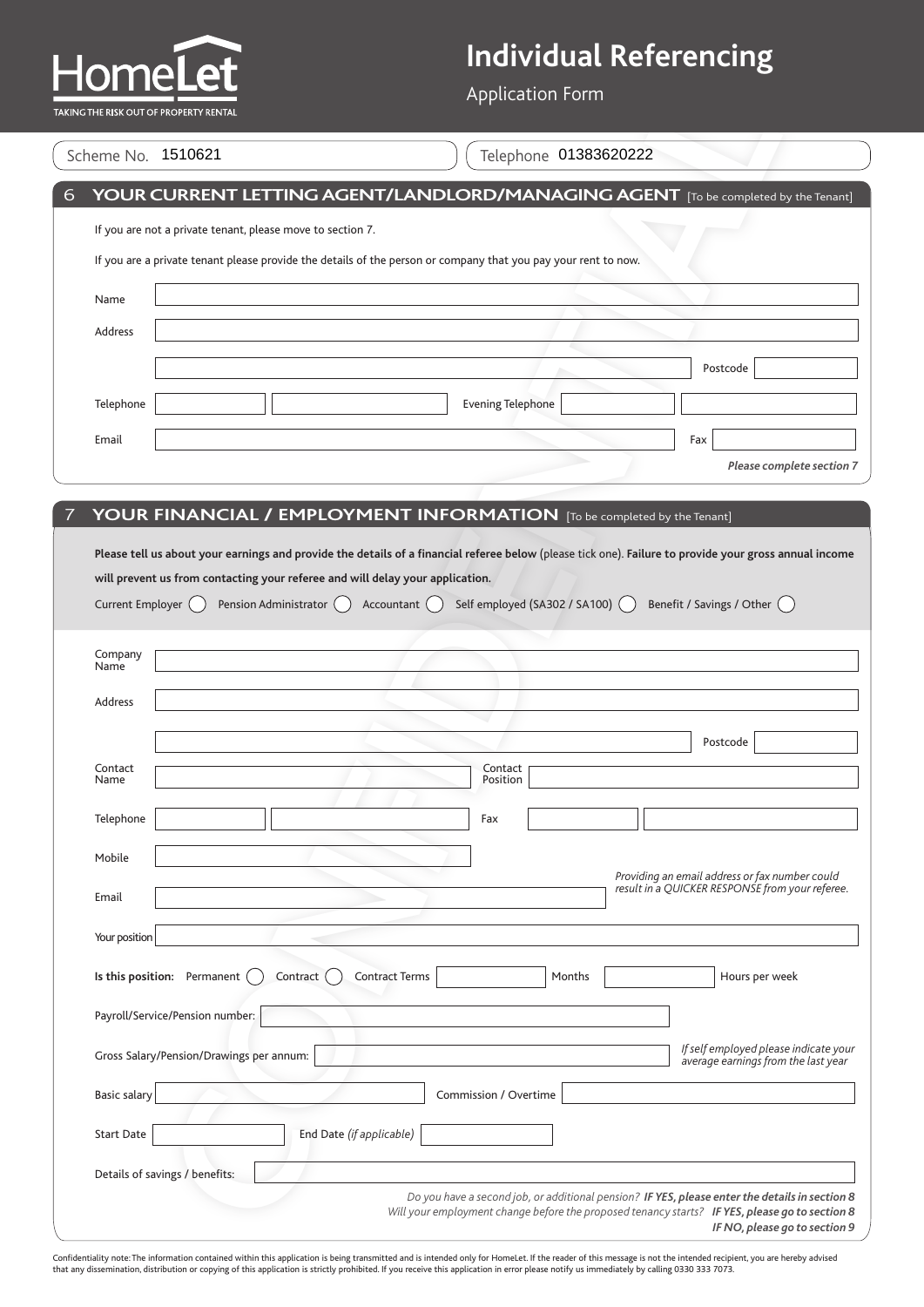

Application Form

|                         | Scheme No. 1510621                                                             | Telephone 01383620222                                                                                                                                                                                                                |
|-------------------------|--------------------------------------------------------------------------------|--------------------------------------------------------------------------------------------------------------------------------------------------------------------------------------------------------------------------------------|
|                         |                                                                                | <b>ADDITIONAL FINANCIAL INFORMATION</b> [To be completed by the Tenant]                                                                                                                                                              |
| Future employer $($ $)$ | Second employer ()                                                             | If you are changing to new employment, have a second job or another source of income, please provide details in this section.<br>Pension administrator ()<br>Benefit/other<br>Accountant ()                                          |
| Company<br>Name         |                                                                                |                                                                                                                                                                                                                                      |
| Contact<br>Address      |                                                                                |                                                                                                                                                                                                                                      |
|                         |                                                                                | Postcode                                                                                                                                                                                                                             |
| Contact                 |                                                                                | Contact<br>Position                                                                                                                                                                                                                  |
| Name                    |                                                                                |                                                                                                                                                                                                                                      |
| Telephone               |                                                                                | Fax                                                                                                                                                                                                                                  |
| Email                   |                                                                                | Providing an email address or fax number could result in a QUICKER RESPONSE<br>from your referee.                                                                                                                                    |
| Your Position           |                                                                                |                                                                                                                                                                                                                                      |
|                         | Is this position: Permanent<br>Contract                                        | <b>Contract Terms</b><br>Months<br>Hours per week                                                                                                                                                                                    |
|                         | Payroll/Service/Pension number:                                                |                                                                                                                                                                                                                                      |
|                         |                                                                                | If self-employed please include your                                                                                                                                                                                                 |
|                         | Gross Salary/Pension/Drawings per annum:                                       | average earnings from the last year                                                                                                                                                                                                  |
|                         |                                                                                |                                                                                                                                                                                                                                      |
| <b>Start Date</b>       | End Date (if applicable)                                                       |                                                                                                                                                                                                                                      |
|                         |                                                                                |                                                                                                                                                                                                                                      |
|                         | <b>ADDITIONAL INFORMATION</b> [To be completed by the Tenant]                  |                                                                                                                                                                                                                                      |
|                         | assist with your application                                                   |                                                                                                                                                                                                                                      |
| Marital status:         | Single<br>Married                                                              | Divorced/Separated<br>Other                                                                                                                                                                                                          |
| Are you a smoker?       | YES<br><b>NO</b>                                                               | • PLEASE NOTE, the information contained within this section is not mandatory for your reference, however your letting agent may require this to<br>Do you have any pets?<br>Details / type of pets<br>YES <sub>1</sub><br><b>NO</b> |
|                         | Names and ages of any children / dependents who will be occupying the property |                                                                                                                                                                                                                                      |
|                         |                                                                                |                                                                                                                                                                                                                                      |
| National<br>Insurance   |                                                                                | Nationality                                                                                                                                                                                                                          |
| Number                  |                                                                                |                                                                                                                                                                                                                                      |
| Passport<br>Number      |                                                                                |                                                                                                                                                                                                                                      |
|                         | Your next of kin (this should NOT be your spouse):                             |                                                                                                                                                                                                                                      |
| Name                    |                                                                                |                                                                                                                                                                                                                                      |
| Address                 |                                                                                |                                                                                                                                                                                                                                      |
|                         |                                                                                | Postcode                                                                                                                                                                                                                             |
| Telephone               |                                                                                | Relationship                                                                                                                                                                                                                         |